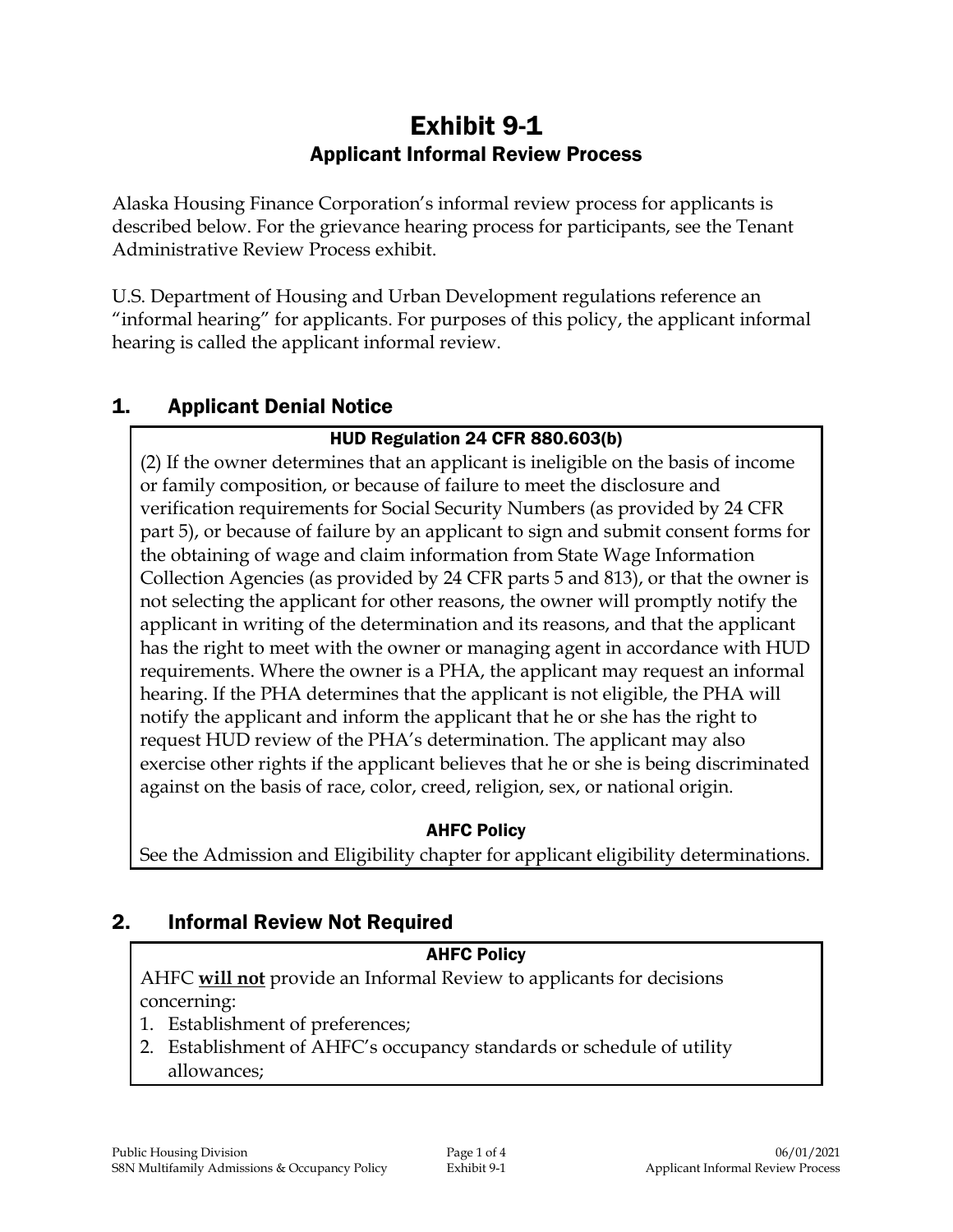3. General policy issues, class grievances, or AHFC discretionary administrative determinations.

## 3. Process

AHFC **will** provide an Informal Review for actions which adversely affect an applicant's position on or eligibility for the waiting list or eligibility for program participation. Examples include:

- $\triangleright$  Removal of a preference;
- Assignment of a bedroom size to a family;
- $\triangleright$  Denial of an application due to family failure to meet screening criteria; or
- $\triangleright$  Withdrawal of an application from the waiting list for any reason other than failure to respond to a waiting list letter or returned mail.

#### 3.A Family Requirements

An applicant family interested in appealing an AHFC decision must:

- $\triangleright$  Submit their written request within ten (10) calendar days of the AHFC notice date.
- $\triangleright$  Notify AHFC if they plan to have legal representation at the informal review.
- $\triangleright$  Notify AHFC in advance of the informal review if they need a reasonable accommodation to allow a family member with a disability to participate in the informal review.

Upon receiving the applicant's timely request, AHFC will proceed with the informal review.

#### 3.B AHFC Requirements

AHFC will promptly schedule the informal review with a written notice containing:

- $\triangleright$  The date, time, and location of the informal review.
- $\triangleright$  A listing of the applicant's rights including:
	- The right to request documentation from their applicant file (a fee may apply. See the Information Requests exhibit).
	- The right to have any witnesses or present documentation in support of their position.
	- The right to request legal or personal representation. Any attorney fees or other costs are at the applicant's expense.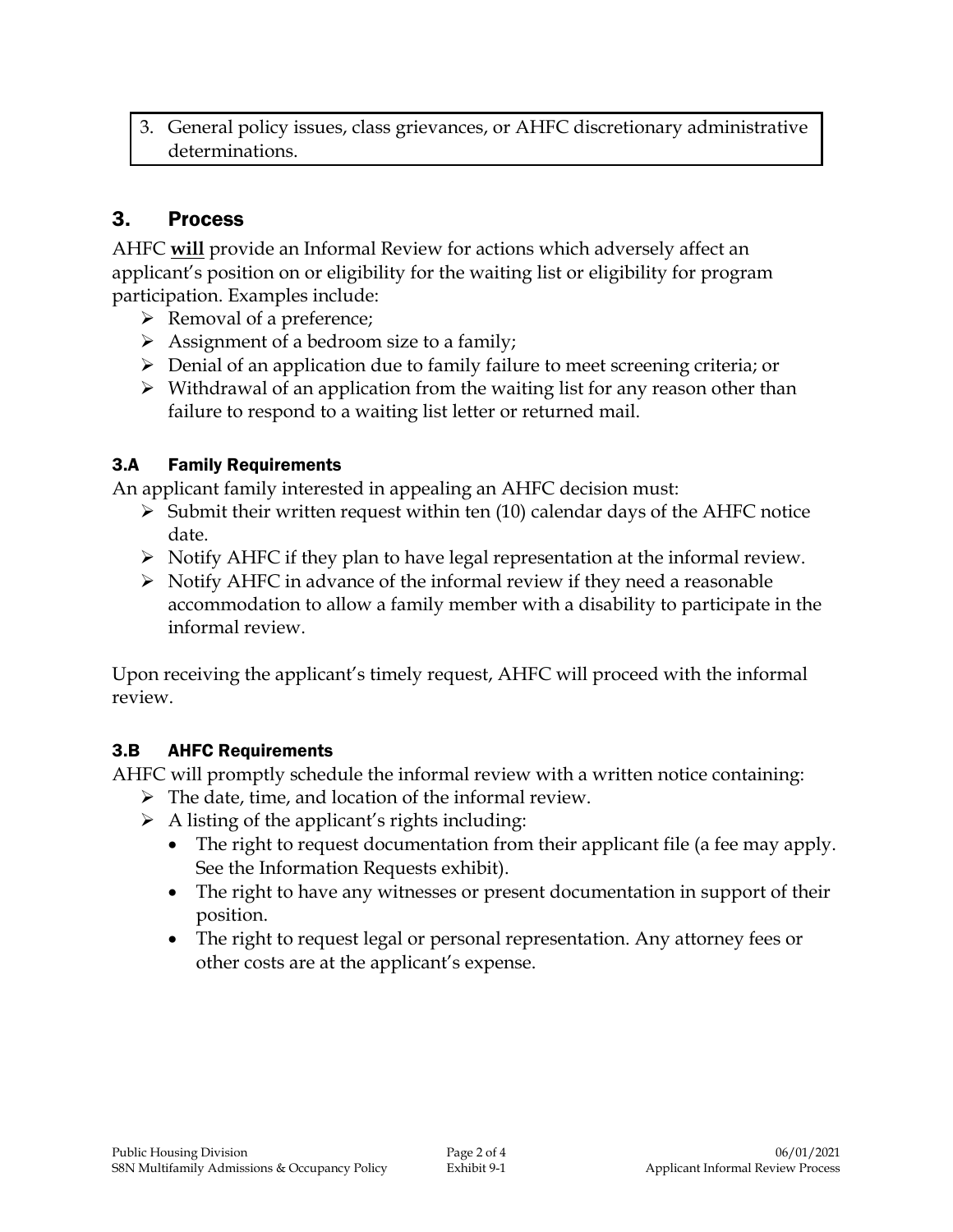#### 3.C Conducting the Review

AHFC will conduct an informal review as follows.

- $\triangleright$  The review may be conducted in person or by telephone.
- $\triangleright$  The review may be conducted by any AHFC staff person, other than the person who made or approved the decision or a subordinate of the person who made the decision.
- $\triangleright$  The person conducting the review shall notify the applicant, in writing, of AHFC's final decision within ten (10) business days of the Informal Review. The notification will include a brief statement of the reasons for the decision.

## 4. Informal Review Outcomes

AHFC may choose to uphold the original decision or overturn that decision.

#### 4.A Uphold the Decision

- $\triangleright$  If the family was in the eligibility process, was not determined ineligible, and the decision is upheld, AHFC will apply the decision and rank the family appropriately on the waiting list.
- $\triangleright$  If the family was in the eligibility process and was determined ineligible, then the action stated in the Ineligibility Notice will be followed.

### 4.B Overturn the Decision

If a decision is made to overturn an application withdrawal, AHFC will reinstate the application with the original date and time on the appropriate waiting list.

If the family was in the eligibility process, the disputed information is updated, and the application is reinstated to the waiting list with the original date and time of the application. AHFC will immediately resume the eligibility process.

# 5. Definitions

HUD Regulations 24 CFR 5.100 and 5.403

# Definitions.

#### 5.A Admission

The point when the family becomes a participant in the program. The date used for this purpose is the effective date of the first lease agreement for a family (first day of initial lease term).

## 5.B Applicant

An applicant means a person or a family that has applied for housing assistance.